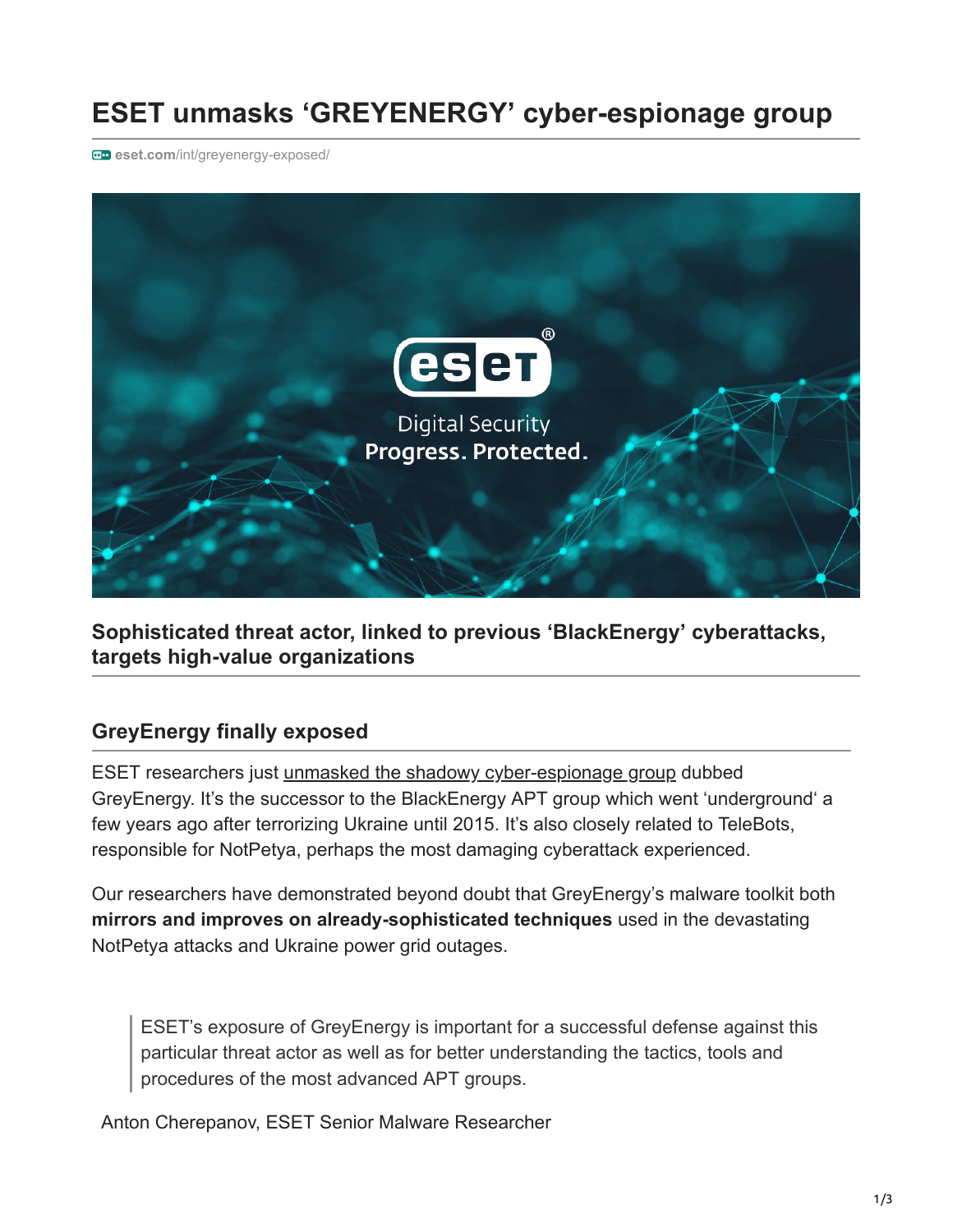

# **Organizations at risk**

The consequences for organizations of all sizes can be devastating. Compared to BlackEnergy, GreyEnergy is a more modern toolkit with an even **greater focus on stealth**. ESET researchers have demonstrated that GreyEnergy has the capacity to **take full control of entire company networks.**

One basic stealth technique is to push only selected modules to selected targets, and only when needed. In addition, some GreyEnergy modules are partially encrypted and some remain fileless – running only in memory – with the intention of hindering analysis and detection.

To cover their tracks, typically, GreyEnergy's operators securely wipe the malware components from the victims' hard drives.

The modules described in ESET's analysis were used for **espionage and reconnaissance** purposes and include: backdoor, file extraction, taking screenshots, keylogging, password and credential stealing.

## **How ESET protects you**

The good news is ESET can fully protect your organization. Our multilayered technologycombining machine learning, human expertise and global threat intelligence, **combats exactly this type of new, previously unseen threat**.

#### **ESET Enterprise Inspector**

Is the most flexible and custom-fit EDR solution on the market. It enables granular visibility and identification of anomalous behavior and breaches, risk assessment, incident response, investigation and effective remediation.